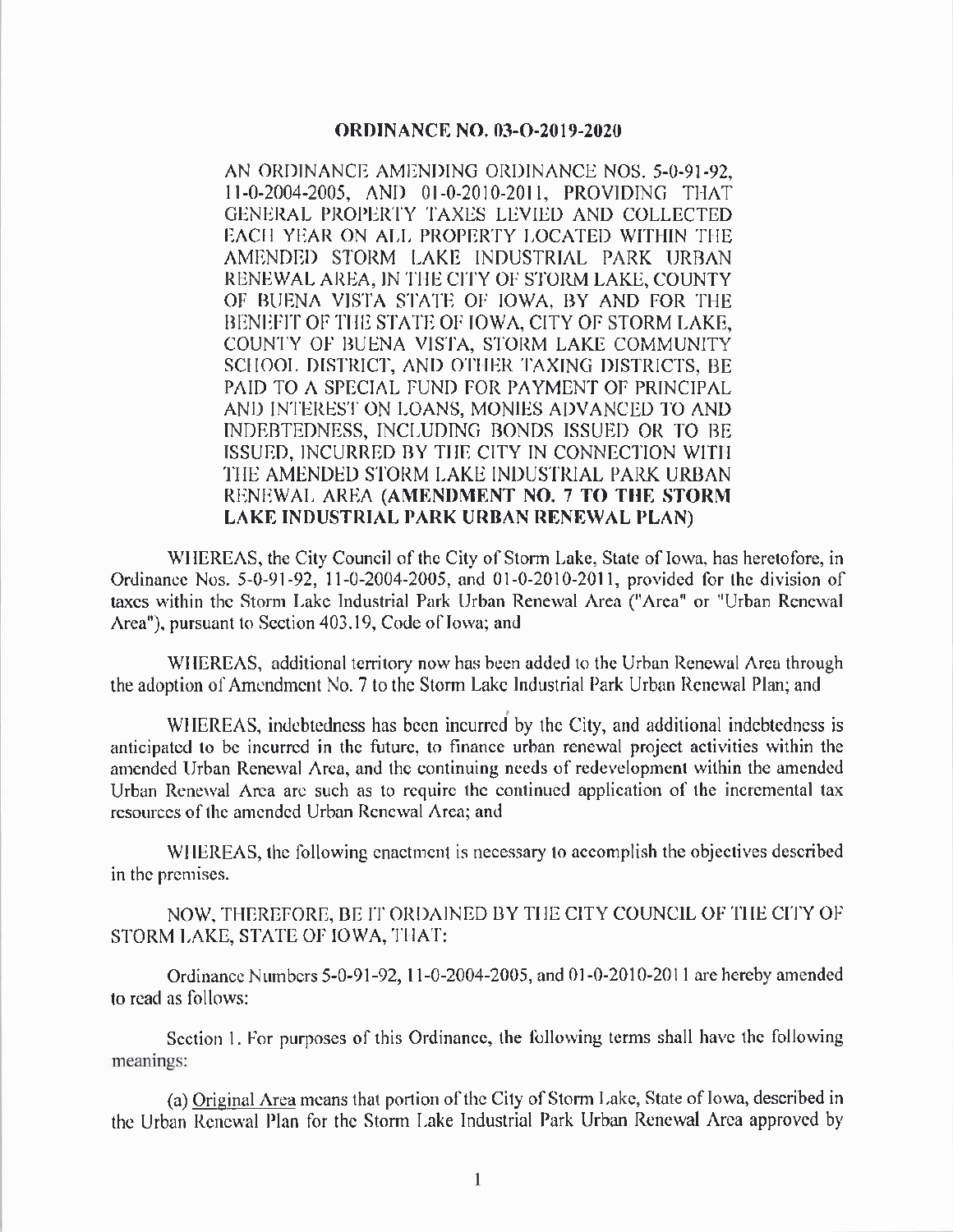Resolution No. 33-R-91-92 on the 16th day of September, 1991, which Original Area includes the lots and parcels located within the area legally described as follows:

A part of the South Half ( $S1/2$ ) of Section One (1), Township Ninety North (T 90 N), Range Thirty Seven West (R 37 W) of the Fifth Principal Meridian ( $5<sup>th</sup>$  P.M.) lying North of the lllinois Central Railroad, and a part of thc Northcast Quartcr (NE $/4$ ) of Section (12), Township Ninety North (T 90 N), Range Thirty Seven West  $(R$  37 W) of the Fifth Principal Meridian  $(5<sup>th</sup>$  P.M.) lying North of the Illinois Central Railroad, more particularly described as follows:

Commencing at the Northwest Corner of the Southwest Quarter (SW<sup>1</sup>/<sub>2</sub>) Section One (1), Township Ninety North (T 90 N), Range Thirty Seven West (R 37 W) of the Fifth Principal Meridian ( $5<sup>th</sup>$  P.M.), thence 00°32' East along the West Line of said Southwest Quarter (SW1/4) a distance of One Thousand Two Hundred Seven and Seven Tenths Feet  $(1, 207.70')$  to the Point of Beginning; thence North  $90^{\circ}00'$ Hast a distance of Two Thousand Six Hundred Forty Two and Six Hundredths Feet 2, 642. 06') to the North- South Centerline of said Section One ( I); thence South  $00^{\circ}34'$  East along the North-South Centerline of said Section One (1), a distance of Four Hundred Seven and Eighteen Hundredths Feet (407.18'); thence North 90°00' East a distance of Two Thousand Six Hundred Thirty Eight and Seventy Two Hundredths Feet  $(2, 638.72')$  to the East Line of said Section One  $(1)$ ; thence South  $00^{\circ}31'$  East along the East Line of said Section (1) a distance of One Thousand Eighty Seven and Seven Tenths Feet  $(1,087.7')$  to the Southeast Corner of said Section One (1), said Point also being the Northeast Corner of Section Twelve (12), Township Ninety North (T 90 N), Range Thirty Seven West ( $R$  37 W) of the Fifth Principal Meridian ( $5<sup>th</sup>$  P.M.); thence South 00°20'20" East along the East Line of said Northeast Quarter (NE¼) Section Twelve (12) a distance of Two Hundred Sixty Six and Five Hundredths Feet (266.05') to the North Right of Way Line of the Illinois Central Railroad; thence North 77°07" West along the North Right of Way Line of said Railroad a distance of Five Thousand Four Hundred Twenty Seven and Seven Tenths Feet (5,427.7') to the West Line of the Southwest Quarter (SW $\frac{1}{2}$ ) said Section One (1); thence North 00° 32' West along the West Line of said Section (1) a distance of Five Hundred Fifty and Seventy One Hundredths Feet 550. 71') to thc Point of Beginning.

The above parcel contains 115.46 acres in total

MCS Industrial Addition to Storm Lake, lowa

AND

A PART OF THE SOUTH EAST QUARTER (SE¼) OF SECTION 2, TOWNSHIP 90 NORTH, RANGE 37 WEST OF THE 5TH P.M., BUENA VISTA COUNTY, IOWA AND BEING MORE FULLY DESCRIBED AS FOLLOWS: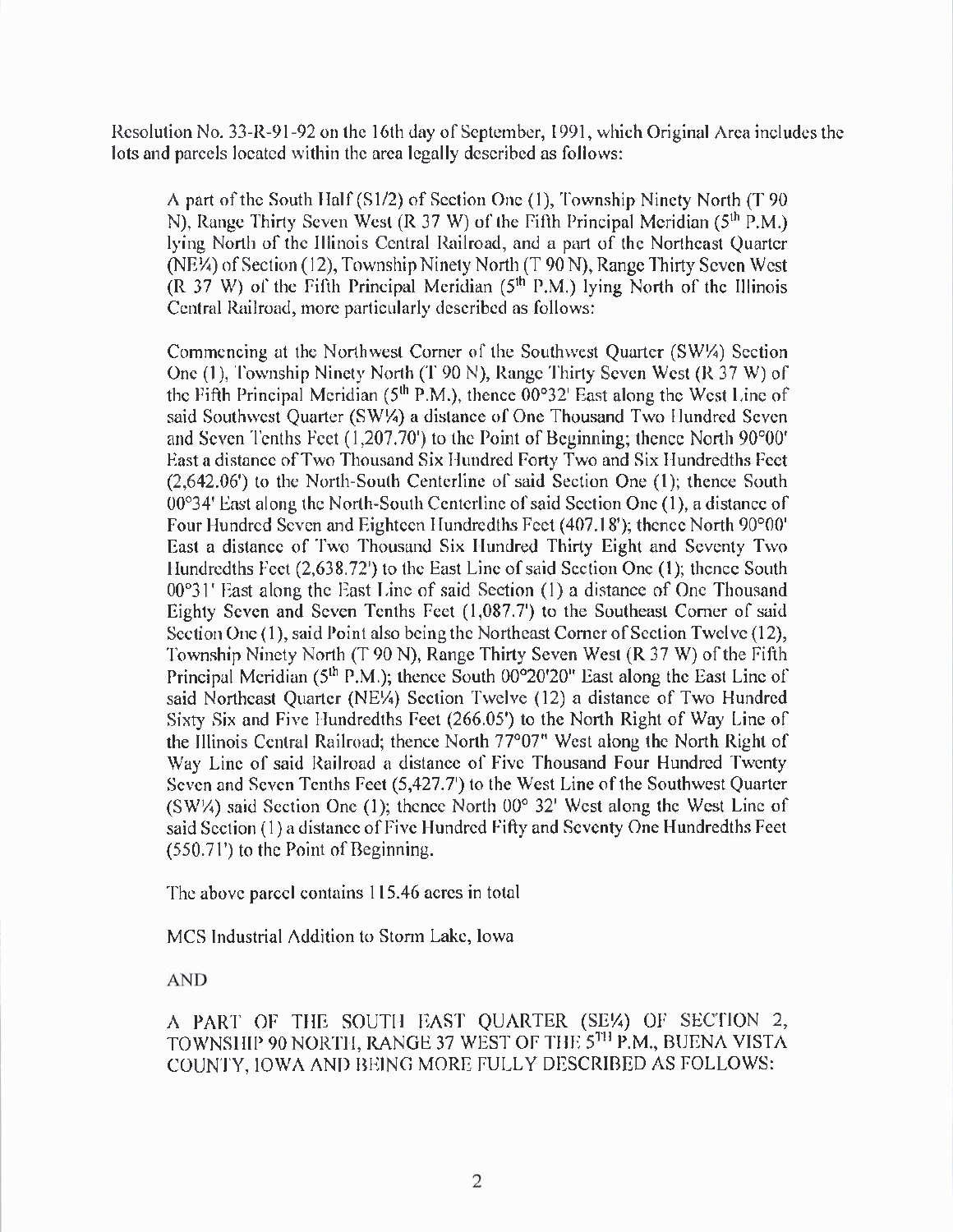Beginning at the Northeast (NE) corner of the Southeast Quarter (SE¼) of said Section 2; thence South 89°45'20" West along the North line of said Southeast Quarter (SE¼), a distance of 2,131.17 feet to a point on the Easterly right of way line of the Chicago, Milwaukee, St. Paul and Pacific Railroad; thence Southerly along the Easterly right of way line of said railroad on a curve whose short chord bearings are as follows: South 29°31'40" East, a distance of 57.05 feet; thence South 23°07'17" East, a distance of 601,83 feet; thence South 16°32'54" East, a distance of 56.08 feet; thence continuing along the Easterly line of said railroad right of way South 15°59'20" East, a distance of 675.12 feet to a point on the Northerly line of the Illinois Central Railroad right of way; thence South 89°44'44" East, along the Northerly line of said railroad, a distance of 824.23 feet; thence South 1°56'40" West, a distance of 238.22 feet; thence South 76°34'40" East, a distance of 872.88 feet to a point on the East line of said Southeast Quarter (SE¼); thence North along the East line of said Southeast Quarter (SE¼) a distance of 1,759.60 feet to the point of beginning containing 62.91 acres and subject to all easements of record.

The East line of the Southeast Quarter (SE¼) of said Section 2 is assumed to bear due North and South in the above description.

(b) Amendment No. 1 Area means that portion of the City of Storm Lake, State of Iowa, described in Amendment No. 1 to the Urban Renewal Plan for the Storm Lake Industrial Park Urban Renewal Area approved by Resolution No. 25-R-2004-2005 on the 18<sup>th</sup> day of October, 2004, which Amendment No. 1 Area includes the lots and parcels located within the area legally described as follows:

All of the property within the corporate limits that is located South of Richland Avenue and East of Flint Drove. The area also includes the full right-of-way of all streets forming the boundary.

(c) Amendment No. 2 Area means that portion of the City of Storm Lake, State of Iowa, described in Amendment No. 1 to the Urban Renewal Plan for the Storm Lake Industrial Park Urban Renewal Area approved by Resolution No. 07-R-2010-2011 on the 19th day of July, 2010, which Amendment No. 2 Area includes the lots and parcels located within the area legally described as follows:

A parcel in Buena Vista County, Iowa beginning at a point which is at the center of the intersection of the Canadian National Railroad right of way and Radio Road in Storm Lake, Iowa; thence South along the center line of Radio Road to the south right of way line of Highway 7; thence continuing South along the centerline of the County Road just West of the Northwest Quarter (NW1/4) of Section Twelve (12), Township Ninety (90) North, Range Thirty-Seven (37) West of the 5<sup>th</sup> P.M. to a point that the center line intersects with the South line of the Northwest Quarter (NW/4) of Section Twelve (12), Township Ninety (90) North, Range Thirty-Seven (37) West of the 5<sup>th</sup> P.M.; thence East along a South line of the Northwest Quarter (NW\/4), Section Twelve (12), Township Ninety (90) North, Range Thirty-Seven (37) West of the 5<sup>th</sup> P.M. to the Southeast corner of the Northwest Quarter (NW $\frac{1}{4}$ ) of Section Twelve (12), Township Ninety (90) North, Range Thirty-Seven (37)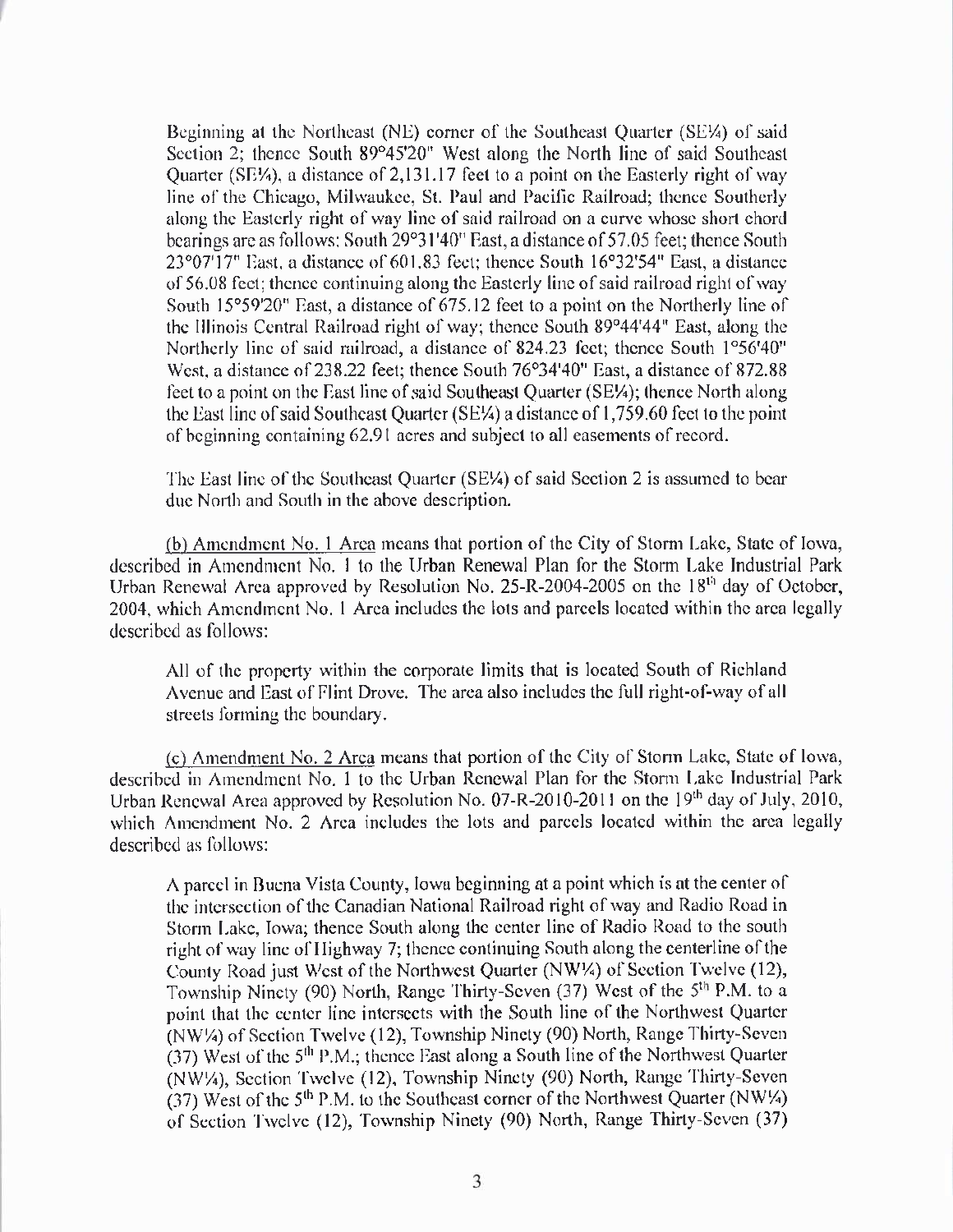West of the 5<sup>th</sup> P.M.; thence North along the East line of the Northwest Ouarter (NW¼) of Section Twelve (12), Township Ninety (90) North, Range Thirty-Seven  $(37)$  West of the  $5<sup>th</sup>$  P.M. to the point where that East line intersects with the South line of Highway 7; thence East along the South line of Highway 7 to the point where it intersects with the center line of Gilbert Street extended South across Highway 7; thence North along the center line of Gilbert Street to the point where that line intersects with the center line of the Canadian National Railroad right of way; thence Northwesterly along the center line of the Canadian National Railroad right of way to the point of beginning.

(d) Amendment No. 3 Area shall mean that portion of the City of Storm Lake, State of Iowa, described in Amendment No. 3 to the Urban Renewal Plan for the Storm Lake Industrial Park Urban Renewal Area approved by Resolution No. 36-R-2013-2014 on the 18<sup>th</sup> day of November, 2013, which Amendment No. 3 Area includes the lots and parcels located within the area legally described as follows:

A tract of land located in the Southwest Quarter of the Southeast Quarter (SW4SE4) of Section 1, Township 90 North, Range 37 West of the 5th P.M., Buena Vista County, Iowa, and being more particularly described as follows:

Beginning at the Northwest (NW) Corner of Lot Seven (7), Block One (1), of Industrial Park Addition to Storm Lake; thence on a previously recorded bearing of North 90°00'00" East along the North line of said Lot Seven (7), 581.78 Feet to the West line of the East One Hundred Seventy-Five Feet (175') of said Lot Seven (7); thence North 00°10'50" West along the Northern extension of said West line of the East One Hundred Seventy-Five Feet (175'), 186.90 feet; thence South 90°00'00" West, 583.58 Feet to the East line of Lot Six (6), of said Block One (1); thence South 00°43'45" East, along said East line, 186.90 Feet to the point of beginning.

Tract contains 2.50 acres and is subject to all easements of record.

and

A tract of land located in the Southeast Quarter (SE¼) of Section 1, Township 90 North, Range 37 West of the 5th P.M., Buena Vista County, Iowa, and being more particularly described as follows: Commencing at the Northwest (NW) Corner of the Southeast Quarter (SE¼) of said Section 1; thence on a true bearing of South 00°21'07" East along the West line of said Southeast Quarter (SE¼), 930.76 Feet to the point of beginning; thence South 89°10'02" East 838.14 Feet; thence South 00°21'07" East, 645.29 Feet to the North line of the Industrial Park Addition to the City of Storm Lake; thence North 89°50'14" West, along said North line, 255.00 Feet; thence North 00°02'17" East, 186.90 Feet; thence North 89°47'21" West, 583.58 Feet to the East line of Lot Six (6), Block One (1) of said Industrial Park Addition; thence North 00°32'05" West, along said East line, 220.28 Feet to the Northeast (NE) Corner of said Lot Six (6); thence North 00°21'07" West, along the West line of the Southeast Quarter (SE¼), 247.44 Feet to the point of beginning.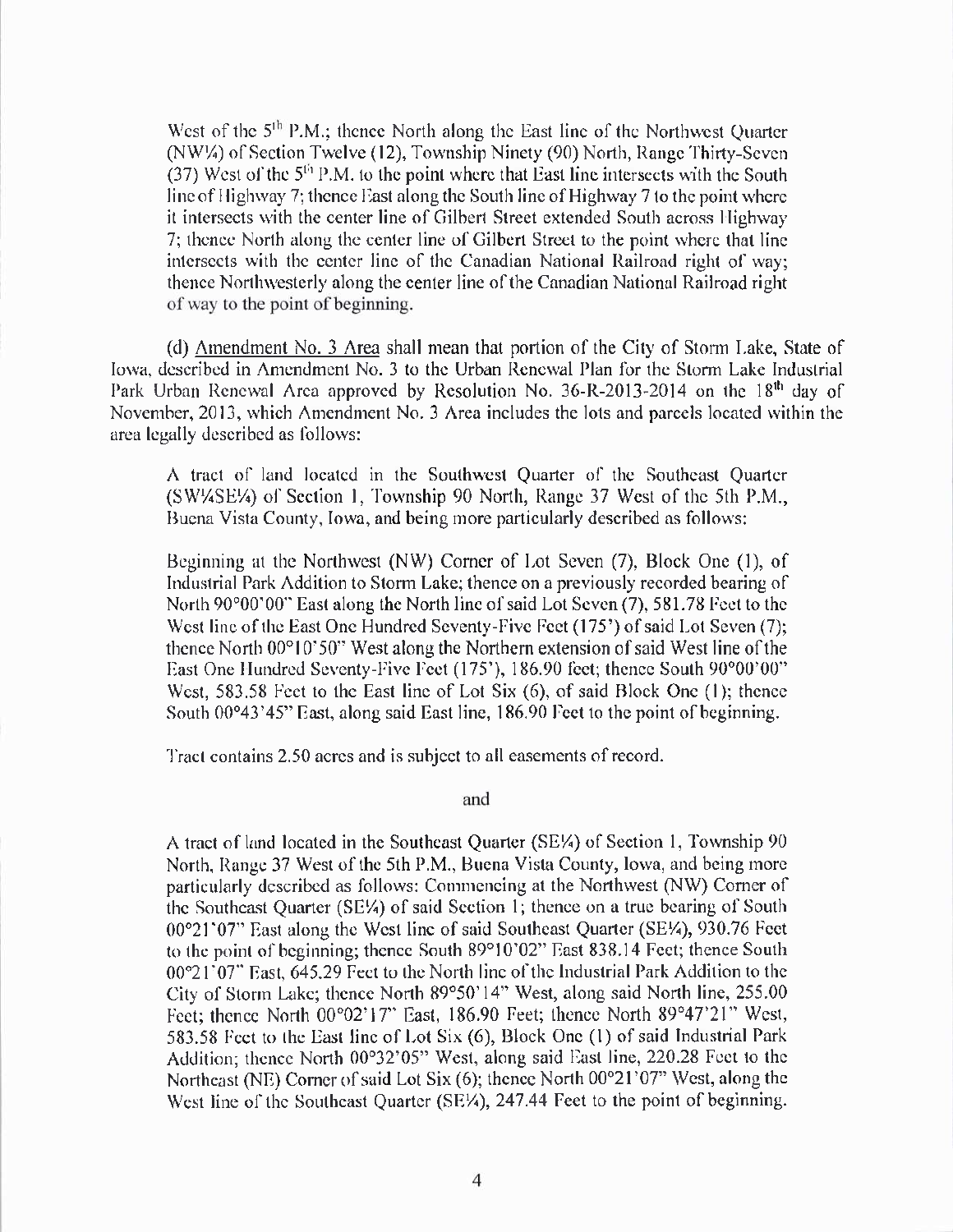Hereafter referred to as Lot C of Lot B in Section 1, Township 90 North, Range 37 West of the 5th P.M., Buena Vista County, Iowa.

Tract contains 10.00 acres and is subject to all casements of record

(e) Amendment No. 4 did not add or remove land from the ordinance.

(f)  $\Delta$ mendment No. 5 did not add or remove land from the ordinance.

 $(g)$  Amendment No. 6 did not add or remove land from the ordinance.

(h) Amendment No. 7 Area means that portion of the City of Storm Lake, State of Iowa, described in Amendment No. 1 to the Urban Renewal Plan for the Storm Lake Industrial Park Urban Renewal Area approved by Resolution No. \_\_\_\_\_\_\_\_\_\_\_\_\_\_ on the 4<sup>th</sup> day of November, 2019, which Amendment No. 7 Area includes the lots and parcels located within the area legally described as follows:

## (¼) OF SECTION 1 TOWNSHIP 90 NORTH, RANGE 37 WEST OF THE 5TH P.M., BUENA VISTA COUNTY, IOWA, **BEING MORE** PARTICULARLY DESCRIBED AS FOLLOWS:

Commencing at the Northeast (NE) corner of the Southwest Quarter (SW 1/4) of said Section 1; Thence South 00° 08' 18" East, along the East line of said Southwest Ouarter (SW ¼), 131.94 feet to the Point of Beginning. Thence continuing South 00° 08' 18" East, along said West line, 798.82 feet; Thence South 74° 10' 45" West, 456.34 feet: Thence South 00° 08' 18" East, 120.00 feet to the North line of Block One (1), Industrial Park Addition to Storm Lake; Thence North 89° 35' 28" West, along said North line, 2201.55 feet to the West line of the Southwest Quarter (SW) 1/4); Thence North 00° 09' 20" West, along said West line, 1075.76 feet to the South line of the North eight (8) acres of the Southwest Quarter (SW ¼); Thence South 88° 57' 13" East, along said South line, 2641.68 feet to the Point of Beginning.

Hereafter known as Lot F in Section 1 Township 90 North, Range 37 West of the 5th P.M., Buena Vista, Iowa.

Tract contains 62.48 acres and is subject to all casements of record.

(i) Amended Area means that portion of the City of Storm Lake, State of Iowa, included described in Section 1, subsections (a)-(h).

Section 2. The taxes levied on the taxable property in the Amended Area, legally described in Section 1 hereof, by and for the benefit of the State of Iowa, County of Buena Vista, Iowa, Storm Lake Community School District, and all other taxing districts from and after the effective date of this Ordinance shall be divided as hereinafter in this Ordinance provided.

Section 3. As to the Original Area, that portion of the taxes which would be produced by the rate at which the tax is levied each year by or for each of the taxing districts taxing property in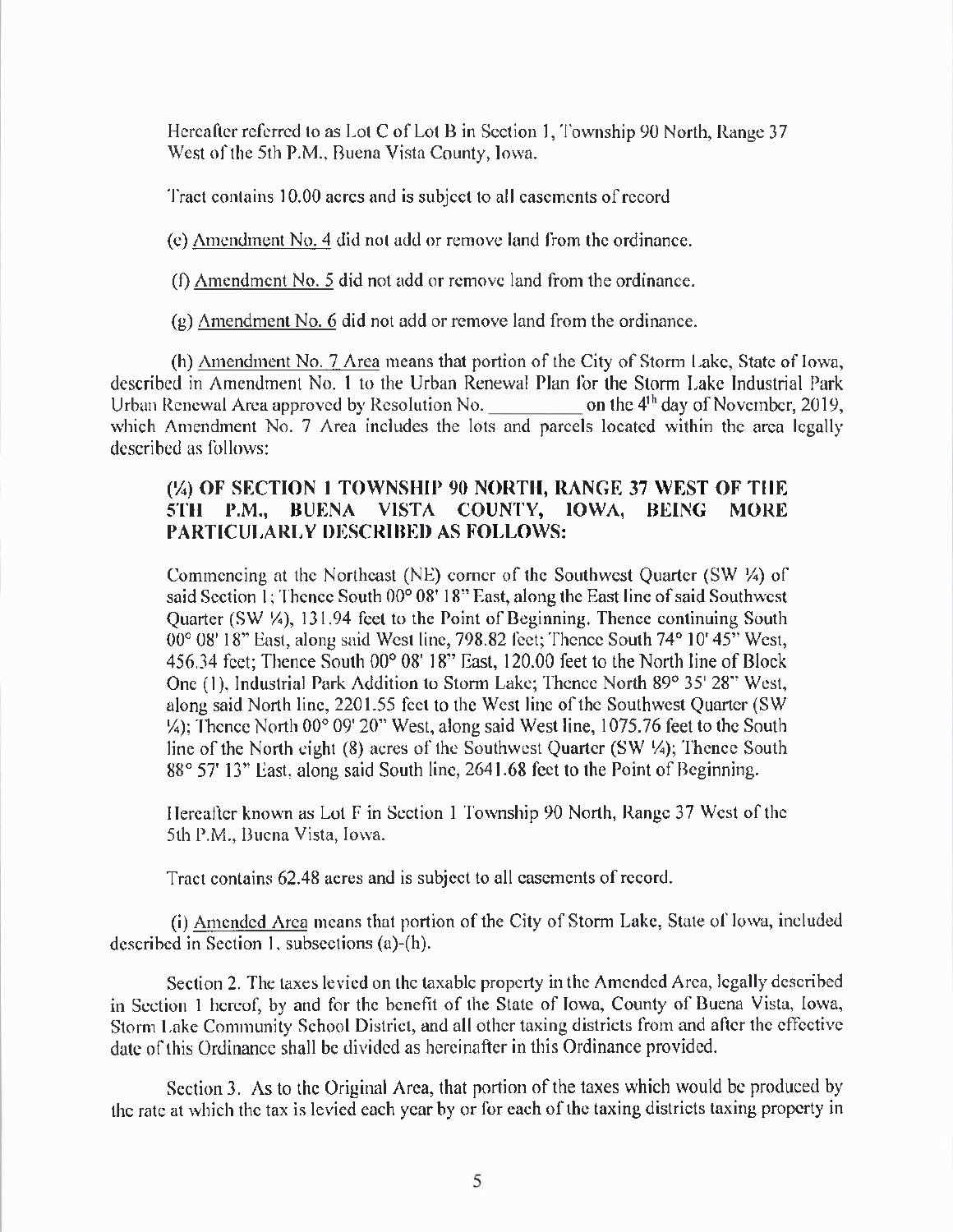the Original Area upon the total sum of the assessed value of the taxable property in the Original Area as shown on the assessment roll as of January 1, 1990, being the first day of the calendar being. January 1 of the calendar year preceding the effective date of Ordinance No. 5-0-91-92, shall be allocated to and when collected be paid into the fund for the respective taxing district as taxes by or for the taxing district into which all other property taxes are paid. The taxes so determined shall be referred herein as the "base period taxes" for such area.

As to Amendment No. 1 Area, base period taxes shall be computed in the same manner using the total assessed value shown on the assessment roll as of January 1, 2003, being the assessment roll applicablc to thc property in such arca as of January <sup>1</sup> of the calendar year preceding the effect datc of Ordinanec No. 17-0-2004-2005.

As to Amendment No. 2 Area, base period taxes shall be computed in the same manner using the total assessed value shown on the assessment roll as of January 1, 2009, being the assessmcnt roll epplicable to the property in such area as of January <sup>1</sup> of the calendar year preceding the effect date of Ordinance No. 01-0-2010-2011.

As to Amendment No. 3 Area, base period taxes shall be computed in the same manner using the total assessed value shown on the assessment roll as of January 1, 2018, being the assessmcnt roll applicable to the properiy in such area as of January <sup>1</sup> of the calendar year preceding the effect date of this Ordinance.

As to Amendment No. 7 Area, base period taxes shall be computed in the same manner using the total assessed value shown on the assessment roll as of January 1, 2018, being the assessment roll applicable to the property in such area as of January 1 of the calendar year preceding the effect date of this Ordinance.

Section 4. That portion of the taxes each year in cxccss of thc basc period taacs for thc Amended Area, determined for each sub-area thereof as provided in Section 3 of this Ordinance, shall be allocated to and when collected be paid into the special tax increment fund previously established by the City of Storm Lake, State of Iowa, to pay the principal of and interest on loans, monies advanced to, or indebtedness, whether funded, refunded, assumed or otherwise, including bonds issued under authority of Section 403.9 or Section 403.12, Code of Iowa, incurred by the City of Storm Lake, State of Iowa, to finance or refinance, in whole or in part, urban renewal projects undertaken within the Urban Renewal Area pursuant to the Urban Renewal Plan, as amended, except that (i) taxes for the regular and voter-approved physical plant and equipment levy of a school district imposed pursuant to Section 298.2, Code of Iowa, and taxes for the instructional support program of a school district imposed pursuant to Section 257.19, Code of lowa,(but in each case only to the extent required under Section 403.19(2), Code of lowa); (ii) taxes for the payment of bonds and interest of each taxing district; (iii) taxes imposed under Section 346.27(22), Code of Iowa, related to joint county-city buildings; and  $(iv)$  any other exceptions under Section 403.19, Code of Iowa, shall be collected against all taxable property within the Amended Area without any limitation as hereinabove provided.

Section 5. Unless or until the total assessed valuation of the taxable property in the areas of the Amended Area exceeds the total assessed value of the taxable property in the areas shown by the assessment rolls referred to in Section 3 of this Ordinance, all of the taxes levied and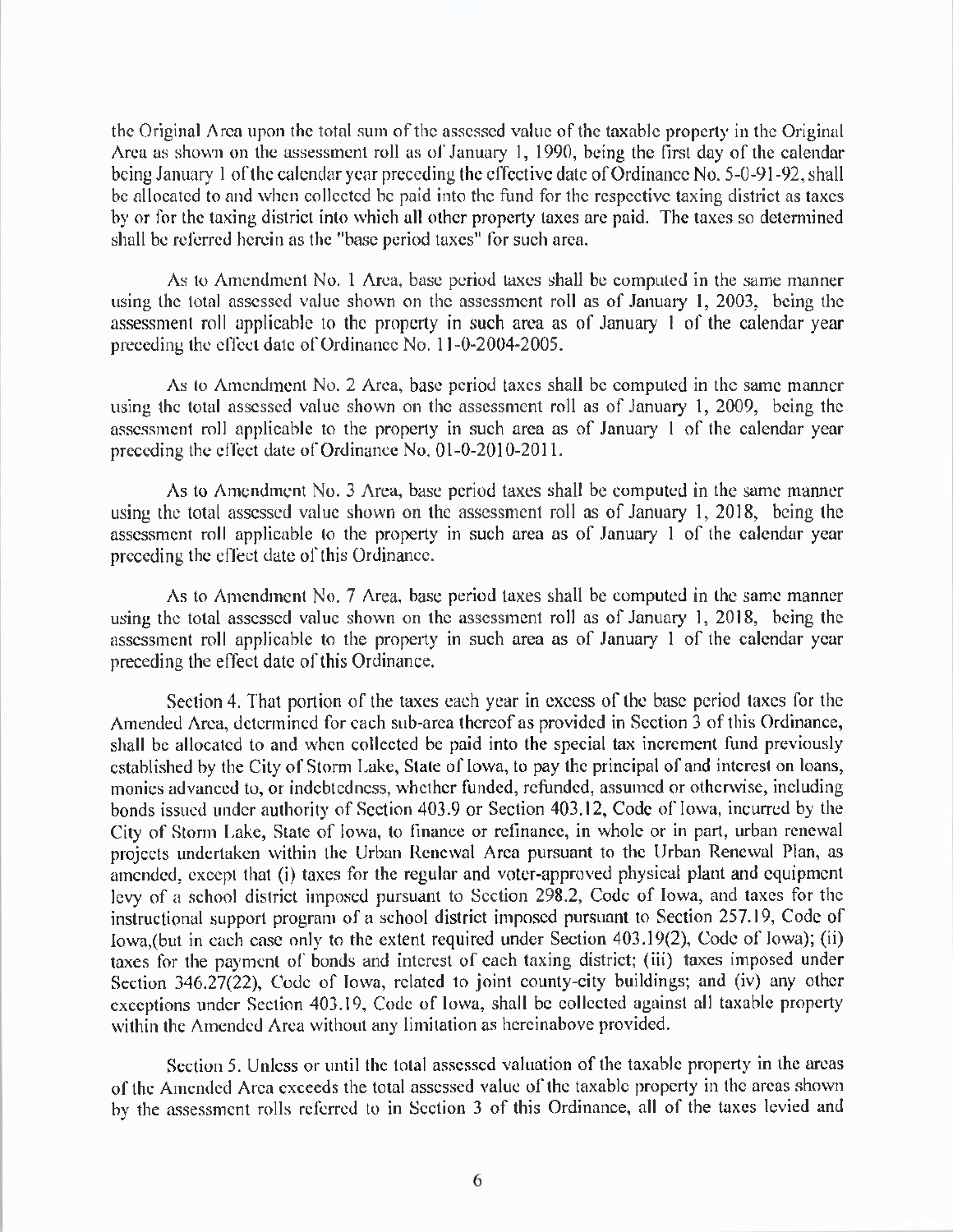collcctcd upon thc taxablc property in thc Amended Area shall be paid into thc funds for the respective taxing districts as taxes by or for the taxing districts in the same manner as all other property taxes.

Section 6. At such time as the loans, monies advanced, bonds and interest thereon and indebtedness of the City of Storm Lake, State of Iowa, referred to in Section 4 hereof have been paid, all monies thereafter received from taxes upon the taxable property in the Amended Arca shall be paid into the funds for the respective taxing districts in the same manner as taxes on all other property.

Section 7. All ordinances or parts of ordinances in conflict with the provisions of this Ordinance are hereby repealed. The provisions of this Ordinance are intended and shall be construed so as to continue the division of taxes from property within the Amended Area under the provisions of Section 403.19, Code of Iowa, as authorized in Ordinance Nos. 5-0-91-92, 11-0-2004-2005, and O1-0-2010-201 I, and to fully implement the provisions of Section 403. 19, Codc of Iowa, with respect to the division of taxes from property within the Amendment No. 3 Area and Amendment No. 7 Area as described above. Notwithstanding any provisions in any prior Ordinances or other documents, the provisions of this Ordinance and all prior Ordinances relating to the Urban Renewal Arca, as amended, shall be construed to continue the division of taxes from property within the Amended Area to the maximum period of time allowed by Section 403.19 of the Code of Iowa. In the event that any provision of this Ordinance which shall at all times be construed to fully invoke the provisions of Section 403. 19 of the Code of Iowa with reverence to the Amended Area and the territory contained therein.

Section 8. This Ordinance shall be in effect after its final passage, approval and publication as provided by law.

3- PASSED AND APPROVED this  $\alpha$  day of <u>Necember</u> , 2019.

Michael Porsch, Mayor

ATTEST:

<u>IVaya AV</u>

Mayra A. Martinez, City Clerk